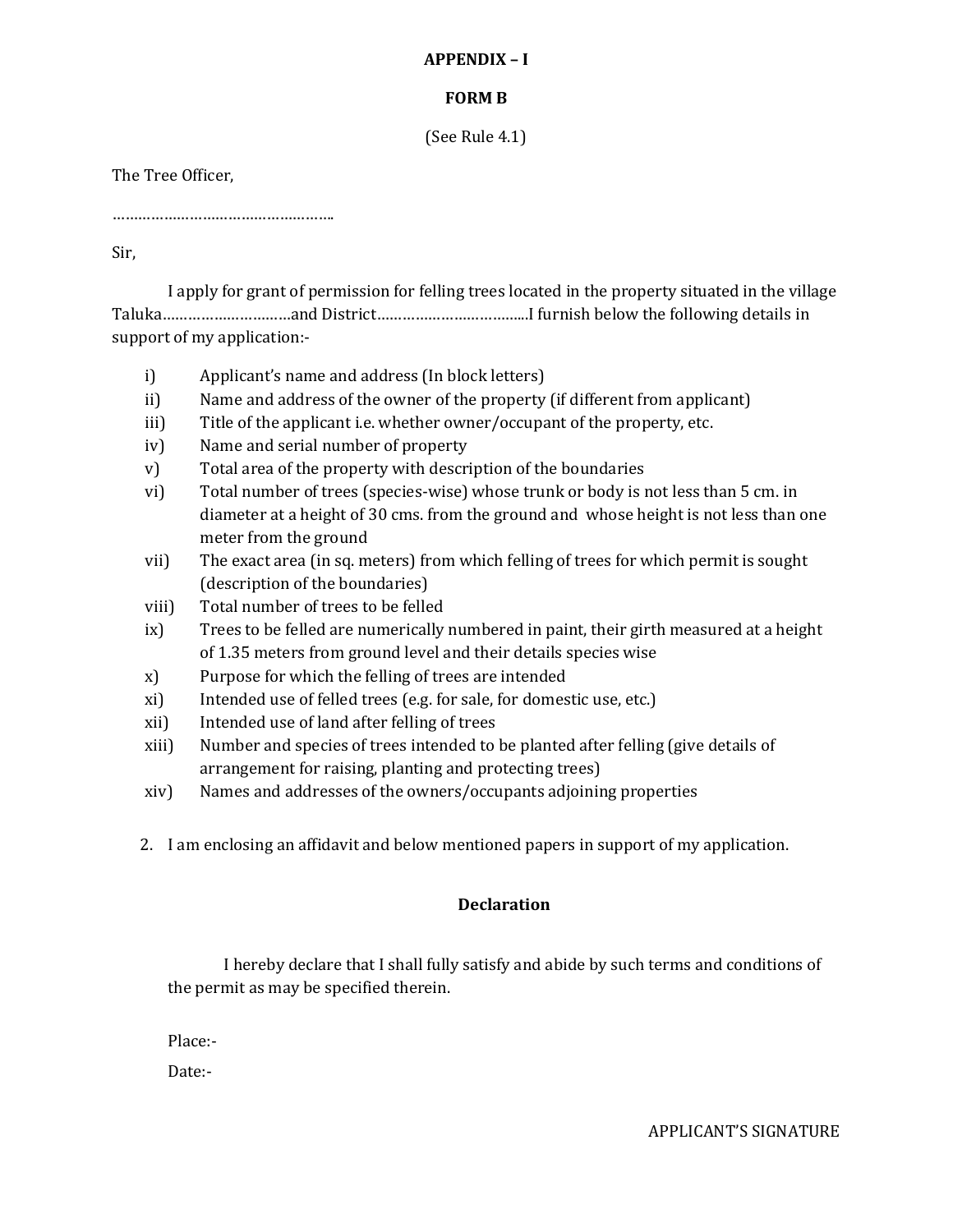#### **Attested copies of:-**

- 1. Property/Occupancy documents.
- 2. Plan of the property showing the survey number.
- 3. Enumeration list (duly signed by the applicant).
- 4. Boundary list (duly signed by the applicant).
- 5. Latest index of land record issued by the Mamlatdar.
- 6. N.O.C. from Administrator of Communidade.
- 7. N.O.C from adjoining property owners:

## **Affidavit**

(To be signed on a stamped paper in the presence of Magistrate or authority approved for the purpose)

I,……………, aged……………..year, resident of………………..(locality).………….village, ……….…………. Taluka, ………………….Goa District, wife/son/daughter of ………………….do hereby solemnly affirm and declare as under:

1. That I am the legal owner/occupant of the private property known as "……………" situated at ………………..Village…………………….Taluka bearing cadastral survey number………………………of, boundaries of which are as follows:-

East:

West:

North:

South:

- 2. That I have applied to the Tree Officer…………………………………..for permission to fell……………….. (number) trees from the aforesaid property. All the trees have been numbered with paint.
- 3. That there is no other owner/occupant of this property or of the forest produce of this property and I hereby solemnly affirm and declare that I shall be solely responsible and answerable for any claim and litigation, if any, that may arise at any time in future regarding the ownership/occupancy of the said property or the forest produce from the said property.
- 4. I hereby solemnly declare and affirm that to the best of my knowledge and belief the information is correct and true and nothing material has been concealed and is false.

Place:

Date: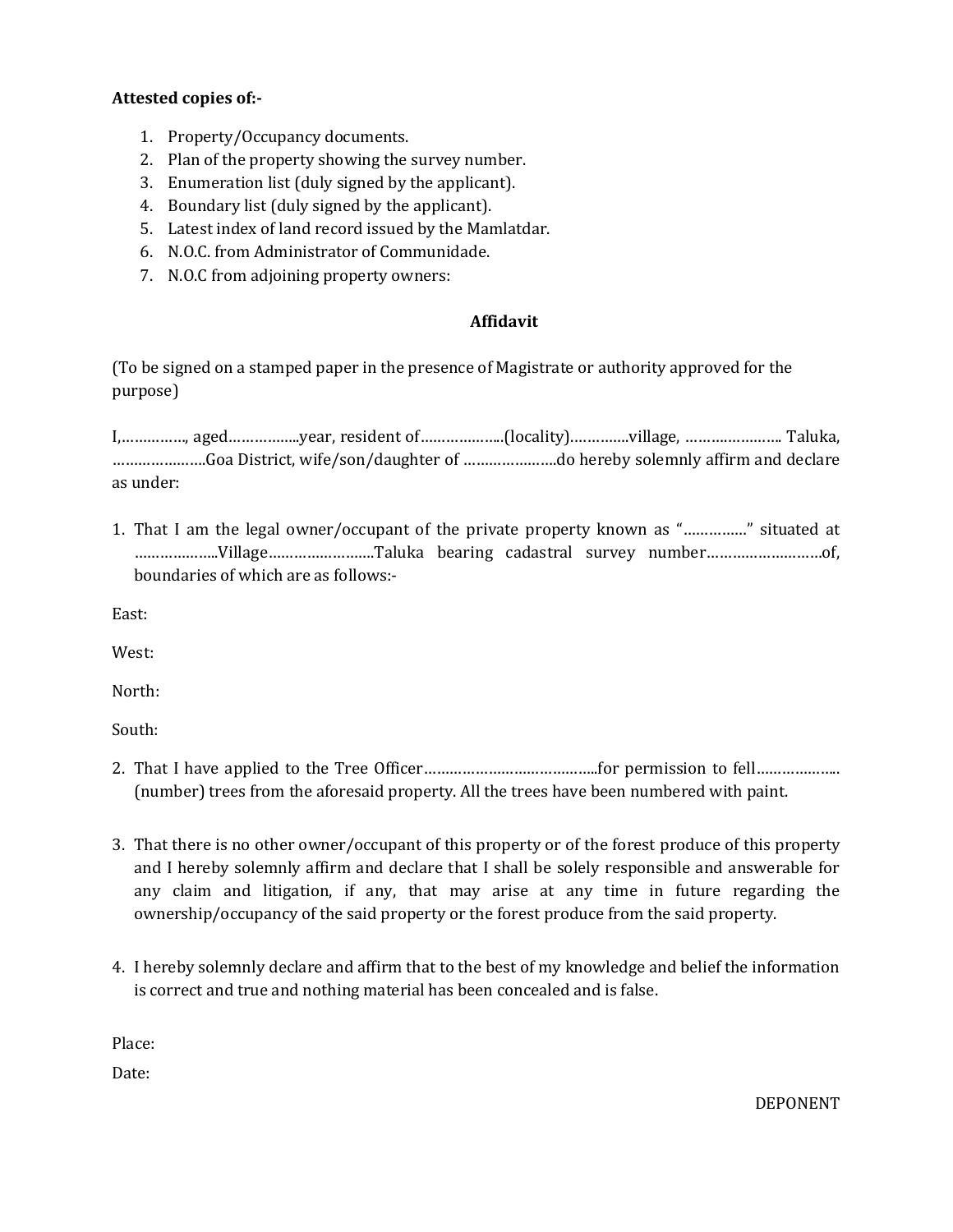# **APPENDIX – II**

#### **FORM C**

## **[See Rule 4 (2)]**

To,

The Tree Officer and

……………………………………………….

……………………………………………….

Sir,

I apply for grant of permission for removal and disposal of trees located in the property situated in the village…………………….Taluka…………………………and District……………………I furnish below the details in support of my application:-

- i) Applicant's name and address (in block letters)
- ii) Name and address of the owner of the property (if different from applicant) from which trees were felled.
- iii) Title of the applicant i.e. whether owner/occupant of the property etc. from which trees were felled.
- iv) Name and serial number of the property from Which trees were felled.
- v) Total area of the property with description of the boundaries.
- vi) Total number of felled trees (species-wise) whose trunk or body is not less than 5 cm. in diameter at a height 30cm. from the ground and whose height was not less one meter from the ground.
- vii) Describe the circumstances under which the tree/s was/were felled i.e. whether the tree/(s) was/were felled after obtaining the permit (a copy of the permit is to be enclosed) or under the provision to section 8 of the Ordinance or had fallen due to natural causes, etc.
- viii) Details of material obtained from the felled tree.

| First class timber  | cu.m. |
|---------------------|-------|
| Second class matti  | cu.m. |
| Second class timber | cu.m. |
| Third class timber  | cu.m. |
| Firewood            | cu.m. |
| First class Poles   | Nos.  |
| Second class poles  | Nos.  |
| Third class Poles   | Nos.  |
|                     |       |

ix) The manner in which the material would be removed i.e. by road, rail, waterways and the mode of transport.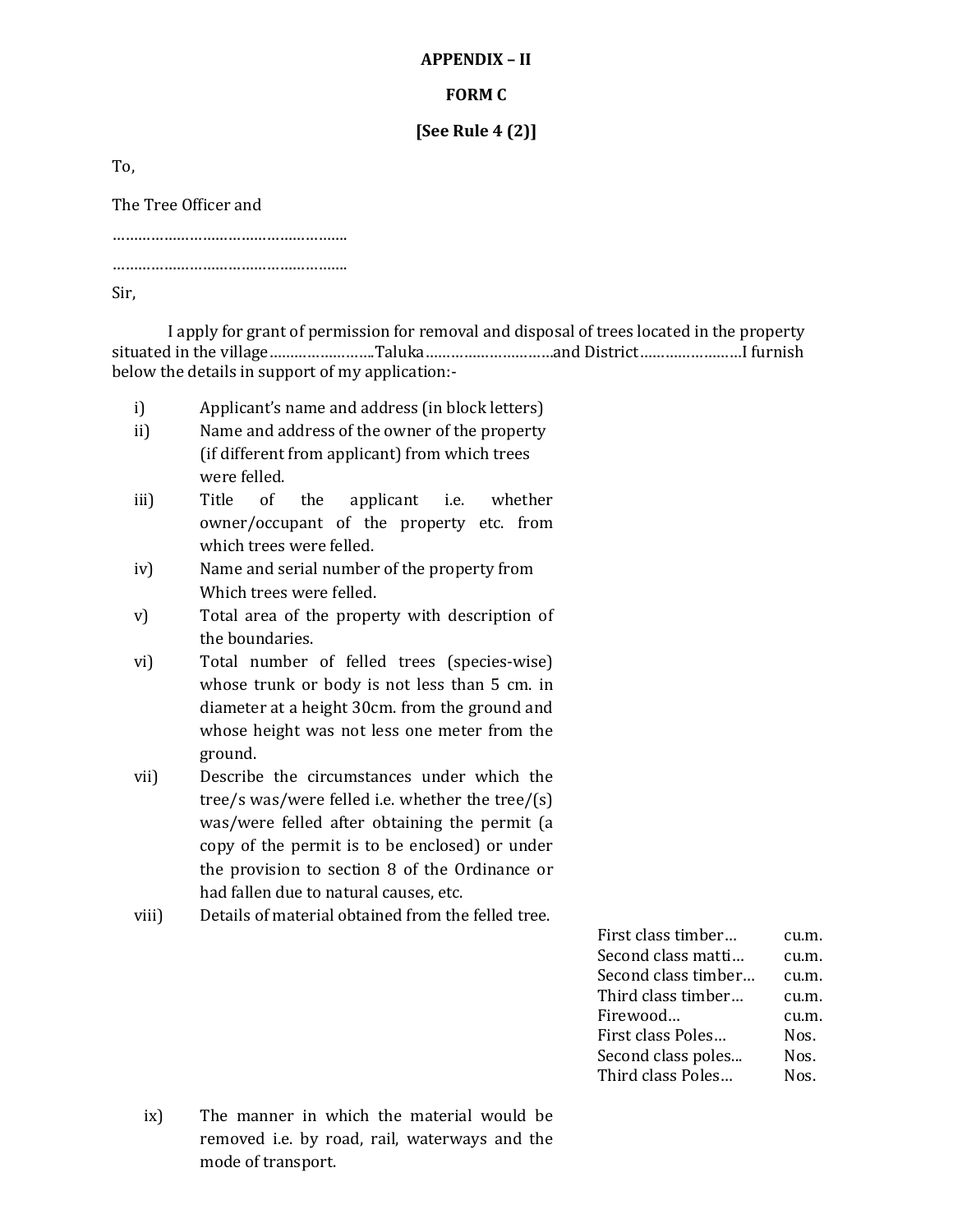- x) Transit route.
- xi) Removal of the material completed by (date).
- xii) The material is intended to be disposed in the manner indicated below:
	- a) For self use

| Quantity             |          |
|----------------------|----------|
| First class timber   | cu.m.    |
| Second class metti   | cu.m.    |
| Second class (other) | $c$ u.m. |
| Third class timber   | cu.m.    |
| Firewood             | cu.m.    |
| First class Poles    | Nos.     |
| Second class Poles   | Nos.     |
| Third class Poles    | Nos      |

b) By sale

| Quantity             |       |
|----------------------|-------|
| First class timber   | cu.m. |
| Second class matti   | cu.m. |
| Second class (other) | cu.m. |
| Third class timber   | cu.m. |
| Firewood             | cu.m. |
| First class Poles    | Nos.  |
| Second class Poles   | Nos.  |
| Third class Poles    | Nos.  |

- c) Name(s) and full Address/es of the persons/parties to whom the material would be disposed by sale.
- d) Licence number of the purchaser (if purchaser is holder of a licence issued by Forest Department).

I am enclosing below mentioned papers in support of my application.

#### **Declaration**

I hereby declare that I shall fully satisfy and abide by such terms and conditions of the permit as may be specified therein.

Place:-

Date:-

#### APPLICANT'S SINGNATURE

Attested Copies of:-

- a) Property/Occupancy documents.
- b) Plan of the property showing the survey number.
- c) Boundary list (duly signed by the applicant)
- d) Latest Index of Land record issued by the Mamlatdar.
- e) Report, if any, made pursuant to provision to section 8 of the Ordinance.
- f) Permit, if any, granted by the Tree officer.